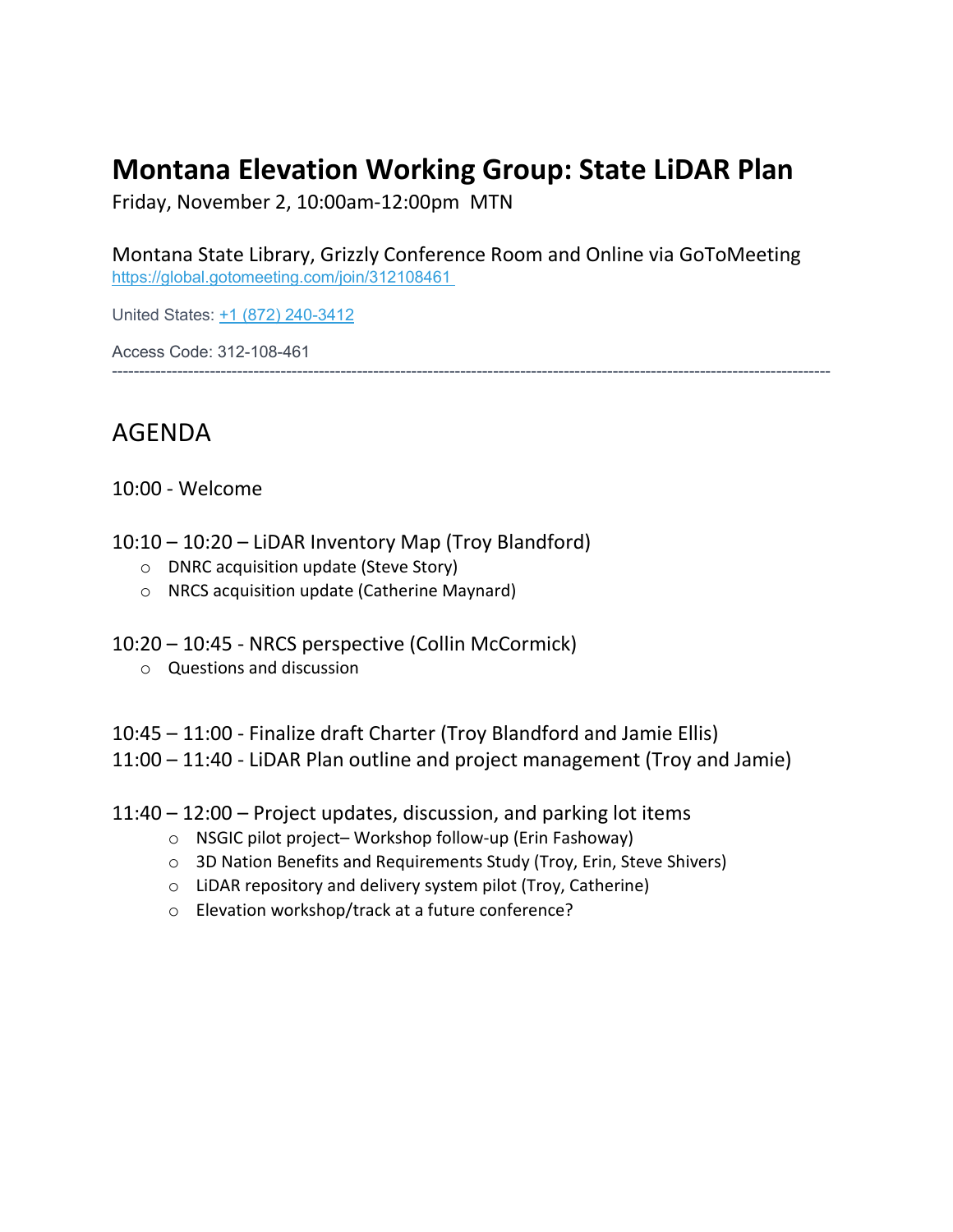# **MONTANA ELEVATION WORKING GROUP CHARTER** DRAFT v. 1.2 - Nov. 2, 2018

## PURPOSE AND SCOPE:

The Montana Elevation Working Group (MEWG) meets regularly to communicate, plan, and execute initiatives aimed at improving efficiencies and standardizing procedures related to the collection, maintenance, and dissemination of high resolution elevation data.

The MEWG recognizes as a first task the need to develop a *Montana LiDAR Plan* that sets the path for statewide LiDAR acquisition and coordination. The MEWG further recognizes that statewide LiDAR is a long-term goal (5-10 years) with significant challenges to address regarding consistency (e.g. year of acquisition, quality level) and reacquiring on a regular basis. For these reasons, the group identifies itself with "elevation," as opposed to "LiDAR," and will identify future tasks accordingly to meet the elevation needs of Montana's stakeholders and partners.

# **MEETING FREQUENCY:**

Meetings will occur approximately monthly (2 hours each) through February 2019 to develop the *Montana LiDAR Plan*. Meeting frequency going forward will vary based on identified tasks but is expected to be approximately quarterly. The frequency and duration of meetings will be reevaluated regularly.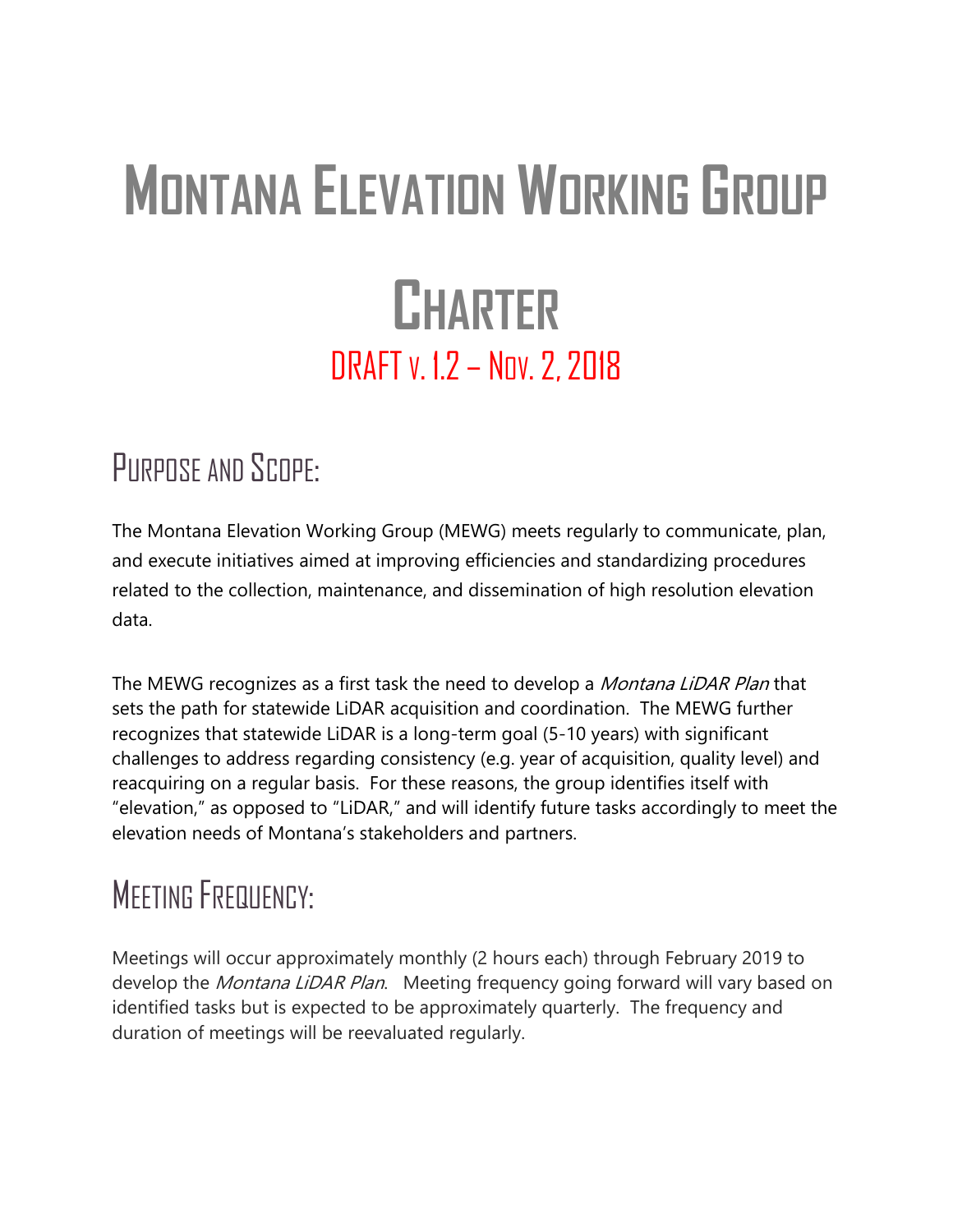# RESOURCES:

Resources required for the functioning of the MEWG will be volunteered time of its membership for meetings, research, documentation, and the execution of project tasks.

# MEMBERS & ROLES:

All meetings are open to anyone who has an interest.

Membership is generally grouped into Active Participants and Recipients:

- 1. Active participants (see Table): actively attend meetings, provide guidance and input on state elevation needs, develop content, review documents, identify objectives, and execute tasks, among other duties. Active Participants sign this Charter, indicating a larger time commitment than Recipients.
- 2. Recipients: want to be kept informed and receive all meeting invites and notes but generally do not guide decisions or execute tasks.

## LEADERSHIP STRUCTURE:

The Montana Elevation Working Group is led by the Montana State Library:

**Chair** Troy Blandford, Water Information System Manager Montana State Library P: 406.444.7930 E: [tblandford@mt.gov](mailto:tblandford@mt.gov)

Co-Chair Erin Fashoway, State GIS Coordinator Montana State Library P: 406.444.9013 E: [efashoway@mt.gov](mailto:efashoway@mt.gov)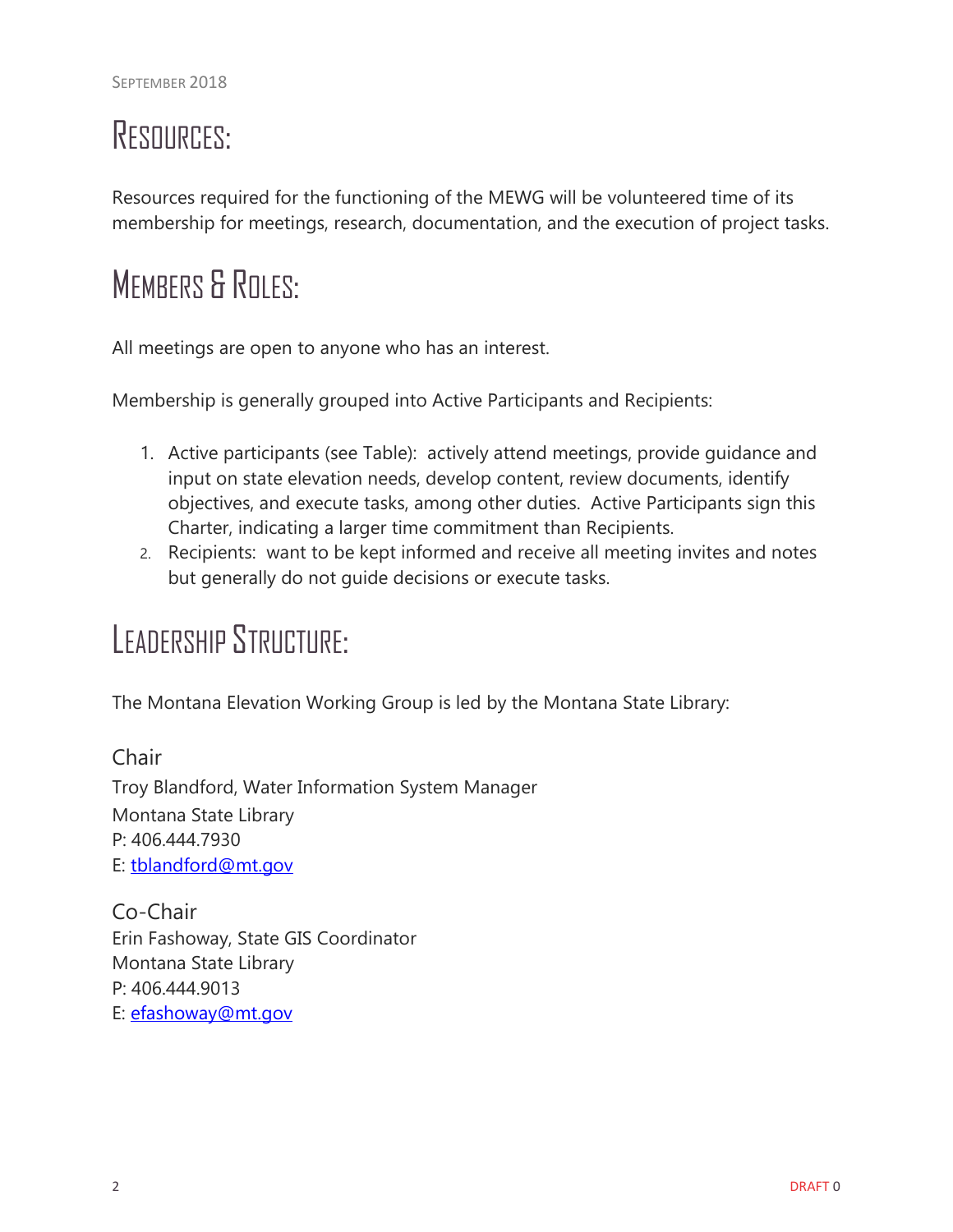# ACTIVE PARTICIPANTS

| Name*                                                 | Organization                                                                  | <b>Major Roles</b>                                                                                                                                                                                                                                                                                                                                                                                    | Email:                                                  |
|-------------------------------------------------------|-------------------------------------------------------------------------------|-------------------------------------------------------------------------------------------------------------------------------------------------------------------------------------------------------------------------------------------------------------------------------------------------------------------------------------------------------------------------------------------------------|---------------------------------------------------------|
| <b>Troy Blandford</b><br>Erin Fashoway<br>Evan Hammer | Montana State<br>Library                                                      | The steward of Montana's elevation<br>$\circ$<br>data.<br>Primary State coordinating body<br>$\circ$<br>Lead agency for the Montana LiDAR<br>$\circ$<br>Plan.<br>Owns & manages the application that<br>$\circ$<br>shows what data exists and what data<br>might be collected (ESRI web app,<br>Montana LiDAR Inventory).<br>Houses and distributes elevation data<br>$\circ$<br>and derived products | tblandford@mt.gov<br>efashoway@mt.gov<br>ehammer@mt.gov |
| Catherine Maynard<br>Josh Robino                      | Natural<br>Resources and<br>Conservation<br>Service<br>(NRCS)                 | Acquires LiDAR data (large areas)<br>$\circ$<br>Develops derived products as needed<br>$\circ$<br>Leads pilot project with State Library<br>$\circ$<br>for storage and distribution platform                                                                                                                                                                                                          | cmaynard@mt.gov<br>joshua.robino@mt.usda.gov            |
| <b>Steve Story</b><br>Jamie Ellis                     | <b>MT Department</b><br>of Natural<br>Resources and<br>Conservation<br>(DNRC) | Acquires LiDAR data (small to<br>$\circ$<br>countywide)<br>Develops derived products as needed<br>$\circ$<br>Assists with the overall Project<br>$\circ$<br>Management Plan and meeting<br>coordination/communications<br>(liaison)                                                                                                                                                                   | sestory@mt.gov<br>jellis@mt.gov                         |
| Rob Ahl<br>Steve Brown                                | U.S Forest<br>Service                                                         | Acquires LiDAR data (small to large<br>$\circ$<br>areas)<br>Develops derived products as needed<br>$\circ$                                                                                                                                                                                                                                                                                            | rahl@fs.fed.us<br>stevebrown@fs.fed.us                  |
| Jeremy Crowley<br>Mike Stickney                       | Montana Bureau<br>of Mines and<br>Geology at<br>Montana Tech<br>(MBMG)        | Acquires LiDAR data (small areas,<br>$\circ$<br>project specific)<br>Develops derived products as neededs<br>$\circ$<br><b>UAV</b><br>$\circ$                                                                                                                                                                                                                                                         | jcrowley2@mtech.edu<br>mstickney@mtech.edu              |
| Jessica Mitchell                                      | University of<br>Montana, Natural<br>Heritage Program                         | <b>Derived Products</b><br>$\circ$<br>Vegetation and land cover mapping<br>$\circ$                                                                                                                                                                                                                                                                                                                    | jessica.mitchell@mso.umt.edu                            |
| <b>Steve Shivers</b>                                  | <b>USGS</b>                                                                   | 3D Nation Program, Federal grants<br>$\circ$<br>Federal - State Liaison<br>$\circ$                                                                                                                                                                                                                                                                                                                    | spshivers@usgs.gov                                      |
| <b>Wallace Gladstone</b>                              | NEIC, Inc.                                                                    | Tribal coordination<br>$\circ$<br><b>Survey Control</b><br>$\circ$                                                                                                                                                                                                                                                                                                                                    | wallace.gladstone@neciusa.co<br>m                       |

\*Active Participants please initial next to your name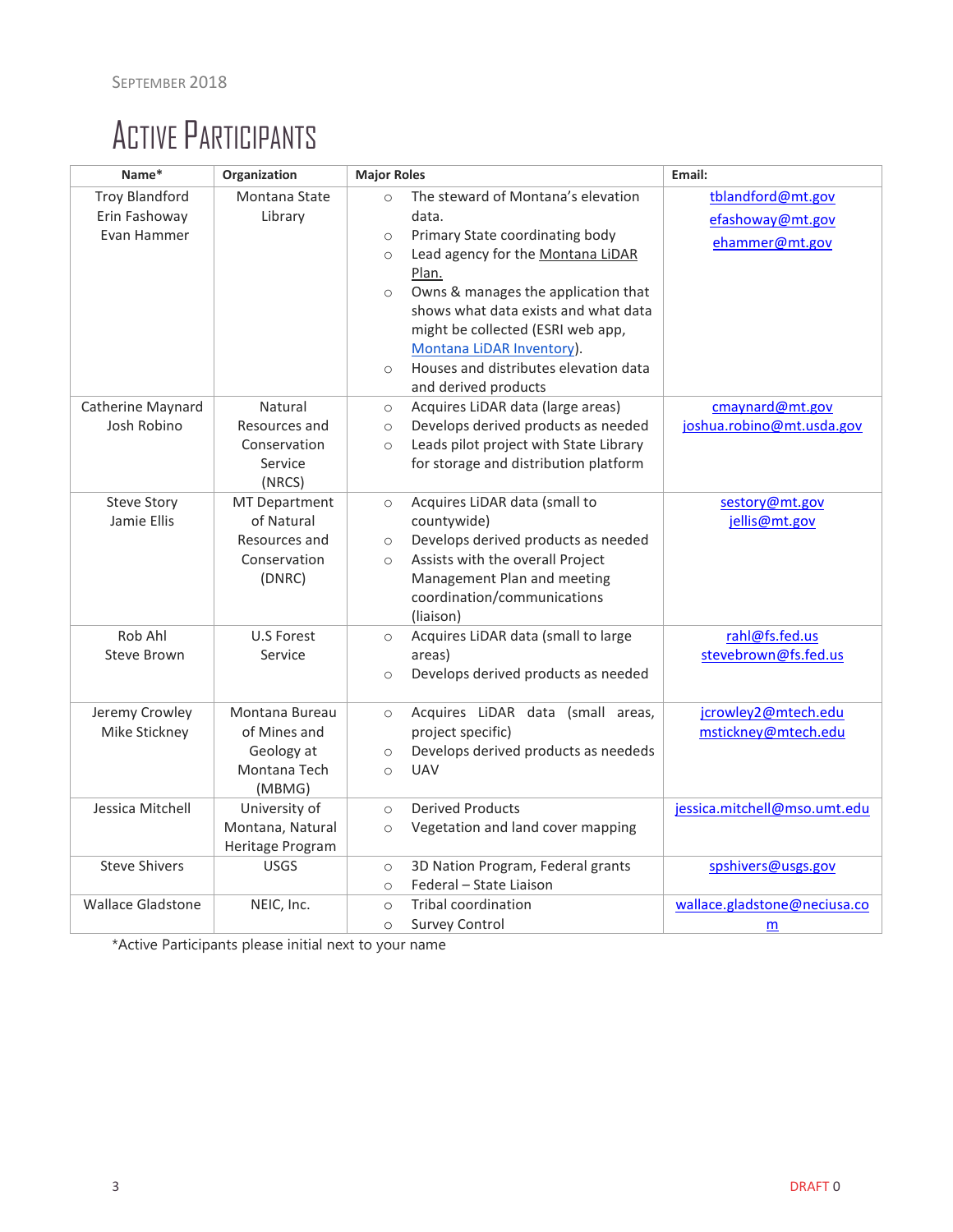# THE MONTANA ELEVATION PLAN

## DRAFT PROJECT MANAGEMENT PLAN VOLUME: 1.0 - NOV. 2, 2018

PREPARED BY Montana State Library Troy Blandford [Tblandford@mt.gov](mailto:Tblandford@mt.gov)

Montana Department of Natural Resouces and Conservation Jamie Ellis [Jellis@mt.gov](mailto:Jellis@mt.gov)

PREPARED FOR The Montana Elevation Working Group

NOVEMBER 2018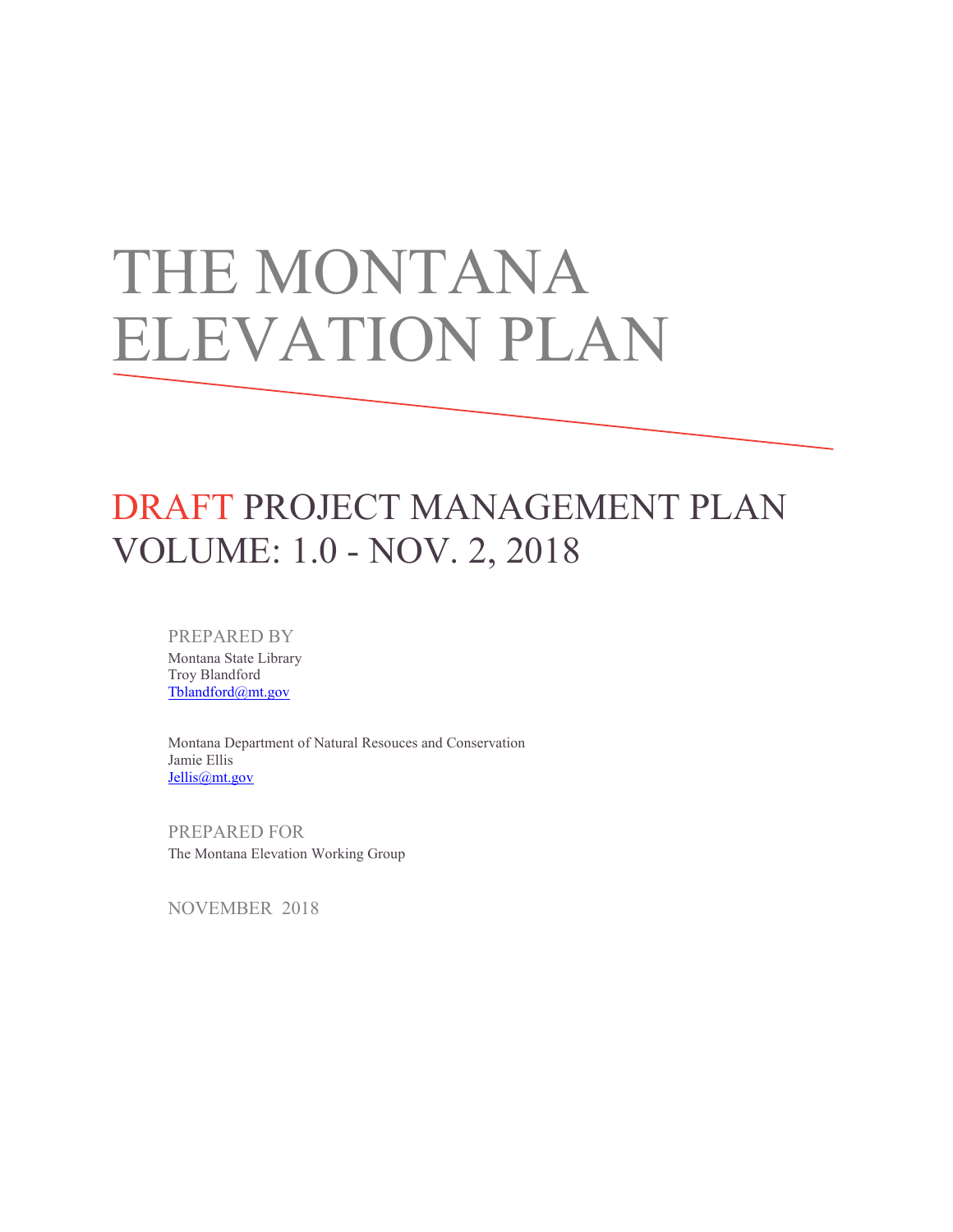# THE MONTANA **ELEVATION PLAN**

| 2.1 |       |                            |  |  |
|-----|-------|----------------------------|--|--|
|     |       |                            |  |  |
|     | 212   | THe IFSAR Conundrum        |  |  |
|     |       | ror! Bookmark not defined. |  |  |
|     | 2.1.3 |                            |  |  |
|     | 2.14  |                            |  |  |
|     |       |                            |  |  |
| 2.2 |       |                            |  |  |
|     |       |                            |  |  |
|     |       |                            |  |  |
|     | 2.2.3 |                            |  |  |
|     |       |                            |  |  |
| 2.3 |       |                            |  |  |
| 2.4 |       |                            |  |  |
| 2.5 |       |                            |  |  |
|     |       | 2.5.1 Collection           |  |  |
|     |       | ror! Bookmark not defined. |  |  |
|     |       | 2.5.2 MAINTENANCE          |  |  |
|     |       | ror! Bookmark not defined. |  |  |
|     |       | 2.5.3 Dissemination        |  |  |
|     |       | ror! Bookmark not defined. |  |  |
|     |       |                            |  |  |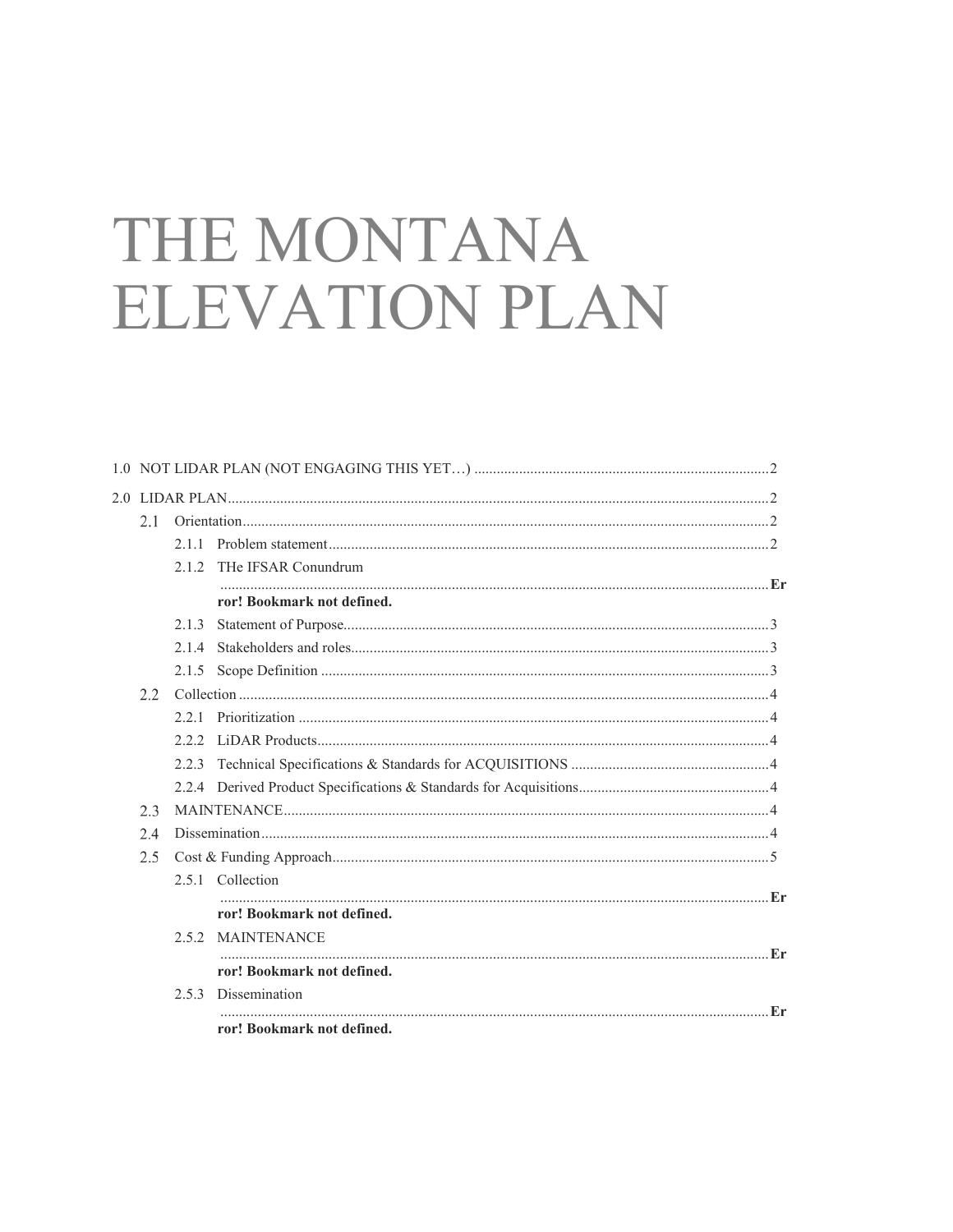### <span id="page-6-0"></span>**1.0 NOT LIDAR PLAN (NOT ENGAGING THIS YET…)**

- 10m and 30m DEMs
	- o Use for gap filling where there is a lack of higher resolution data
- New technologies
- Statewide coverages and availability of alternatives
- State solutions
- **The IFSAR Conundrum**
	- o IFSAR (statewide 1-meter; for example, Intermap's NEXTMap One product)
	- o What it is and what it is not
	- o Why can't you just use IFSAR?
	- o Use constraints?
	- o We need to document where we stand on this and why
	- o Document as a working group why this is not being pursued in place of LiDAR.
	- o Implications advantages & disadvantages
	- o Appropriate for gap filling where there is a lack of higher resolution data
	- o Does it meet Montana's elevation uses/needs? perhaps it meets the majority of needs and it is available statewide right now (versus 5+ years or more out on statewide Lidar)

# <span id="page-6-1"></span>**2.0 LIDAR PLAN**

### <span id="page-6-2"></span>**ORIENTATION**

#### <span id="page-6-3"></span>**2.1.1 PROBLEM STATEMENT**

- Currently few partnerships in acquiring lidar (it is cost effective to larger, shared-cost acquisitions)
- Not taking advantage of federal grants (for example the 3DEP Program)
- The benefits in 2.1.2.1 below need to be realized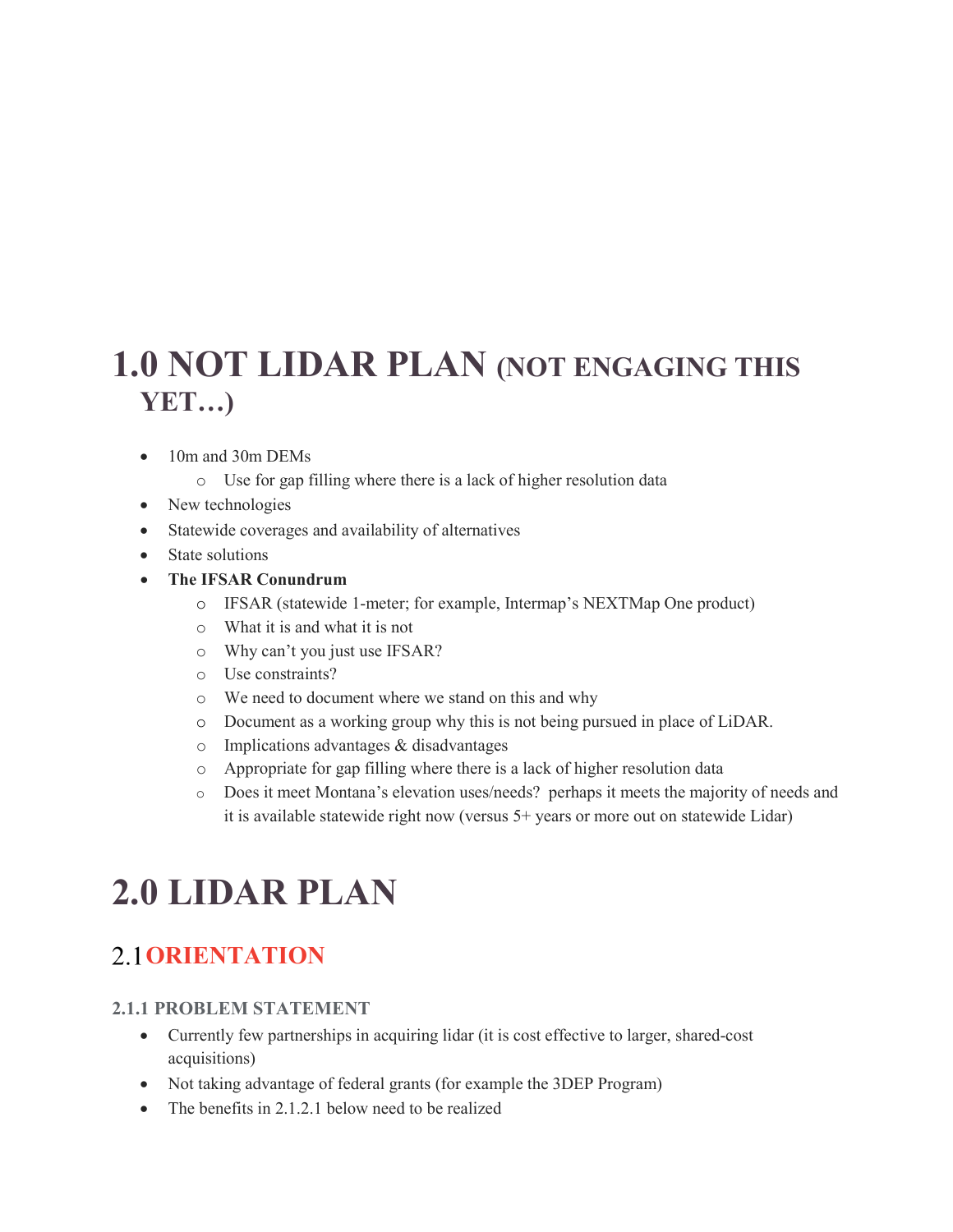- Different fiscal timelines and spending requirements
- Document why LiDAR is the solution (is it?) and why alternatives are not an option for MT (or are they?)

#### 2.1.1.1 THE BENEFITS OF HIGH RESOLUTION ELEVATION DATA

- Better data = better understanding
- Efficient modeling
- Standardization

#### <span id="page-7-0"></span>**2.1.2 STATEMENT OF PURPOSE**

- This is where we add the statement of Business objectives
- Goals and objectives

#### <span id="page-7-1"></span>**2.1.3 STAKEHOLDERS AND ROLES**

Add the charter table and refer to the charter. Talk about how this is the coordination and communication foundation that will make this work. The Montana Elevation Working Group…

#### <span id="page-7-2"></span>**2.1.4 SCOPE DEFINITION**

#### 2.1.4.1 STATEMENT OF SCOPE FOR THE LIDAR PLAN

To document and memorialize and set of standard operating procedures which guide and inform the way LiDAR data and derived products are collected, maintained, and disseminated for the state of Montana.

#### 2.1.4.2 VALUE OF LIDAR FOR MONTANA

- Use case table
- NEEA and new 3D Nation benefits and requirements study
- Plus other study

#### 2.1.4.3 STATUS OF LIDAR HOLDINGS

- Screams table and map
- Extent
- Cost
- Quality
- Availability
- Location
- Size
- Use rights
- Products (aka derived)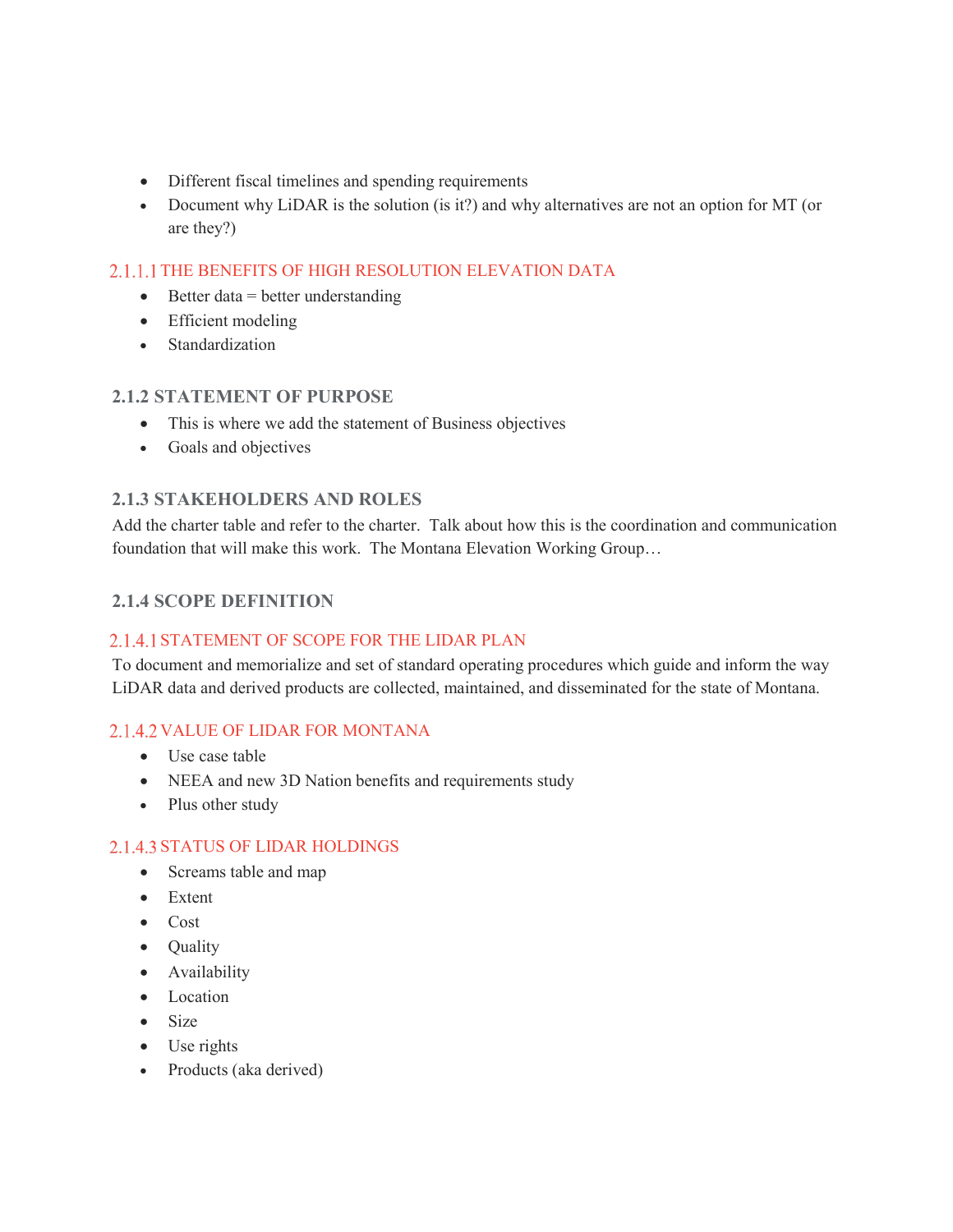#### 2.1.4.4 PAST EFFORTS

- How has funding worked?
- No joint effort
- Map explanation and location

### <span id="page-8-0"></span>2.2 **COLLECTION**

<span id="page-8-1"></span>This is the technical aspects and standard operating procedures.

#### **2.2.1 PRIORITIZATION**

- Talk about map
- Talk about talking about map at meetings
- Talk about crowd sourcing and working together to make funds go further.
- Talk about the importance of communication and working together
- Geographic area (counties vs watershed vs project area.

#### <span id="page-8-2"></span>**2.2.2 LIDAR PRODUCTS**

<span id="page-8-3"></span>Steal from plan document don't forget UAV

#### **2.2.3 TECHNICAL SPECIFICATIONS & STANDARDS FOR ACQUISITIONS**

- USGS
- FEMA
- Survey control
- Metadata
- Processing

#### <span id="page-8-4"></span>**2.2.4 DERIVED PRODUCT SPECIFICATIONS & STANDARDS FOR ACQUISITIONS**

• ""

### <span id="page-8-5"></span>**2.3 MAINTENANCE**

This is the technical aspects and standard operating procedures.

### <span id="page-8-6"></span>**2.4 DISSEMINATION**

This is the technical aspects and standard operating procedures.